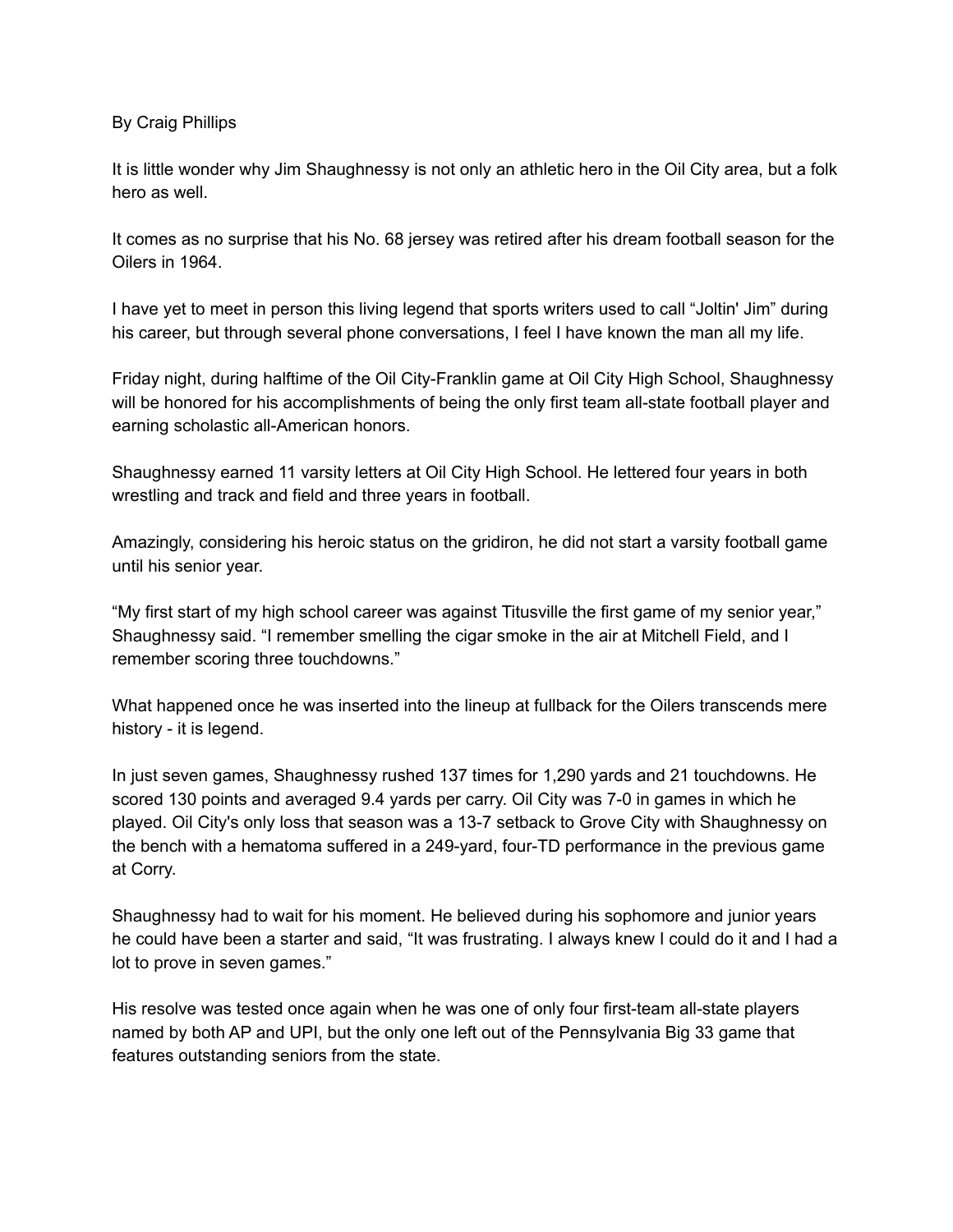"Mike Reid, Ted Kwalik, Phil Booker and myself were on both first-team all-state teams, but I didn't get picked to the Big 33 game," Shaughnessy said. "It was political and I was disappointed."

The disappointment was brief; however, as he went on to have a solid career at Arizona State where he earned three letters under NCAA Hall of Fame coach Frank Kush.

It was then on to Foxboro, Mass., for a tryout with the Boston Patriots.

He was cut after a brief stay in pre-season, and his athletic playing career ended without fanfare.

He returned to Arizona to teach at Kearney High School where he started a junior high football team in his second of four years at the school.

Today, he and his wife Patty have three children: James Joseph III, 4; Catherine Ann, 2 and Megan Cory, 17 months.

He is years removed from his on-field accomplishments and his brief coaching stint, but remembers vividly the good times he had competing for Oil City.

"You always remember your teammates," Shaughnessy said. "I'll always remember the good times and know that without them I wouldn't have done anything."

His advice to both high school athletes and students reflects the wisdom of knowing great heights of glory and the bitter taste of disappointment that often accompanies those lofty accomplishments.

"You have to have goals," he said, "Those goals have to be very specific. They have to be long range, medium range and every day. Most people that I've met that are bored have no goals. Boredom sets in often and with regularity in those who don't have goals. Your goals have to be realistic."

From the man who remembers his first touchdown in eighth-grade against Townville Junior High School and still has the baton he carried while anchoring the Oil City school record-setting mile relay team, it is a solid framework by which to live.

(Photo by The Derrick's Stephen West taken Oct. 25, 1996 at the ceremony honoring Shaughnessy.)

Article ran in The Derrick on Oct. 24, 1996.

-30-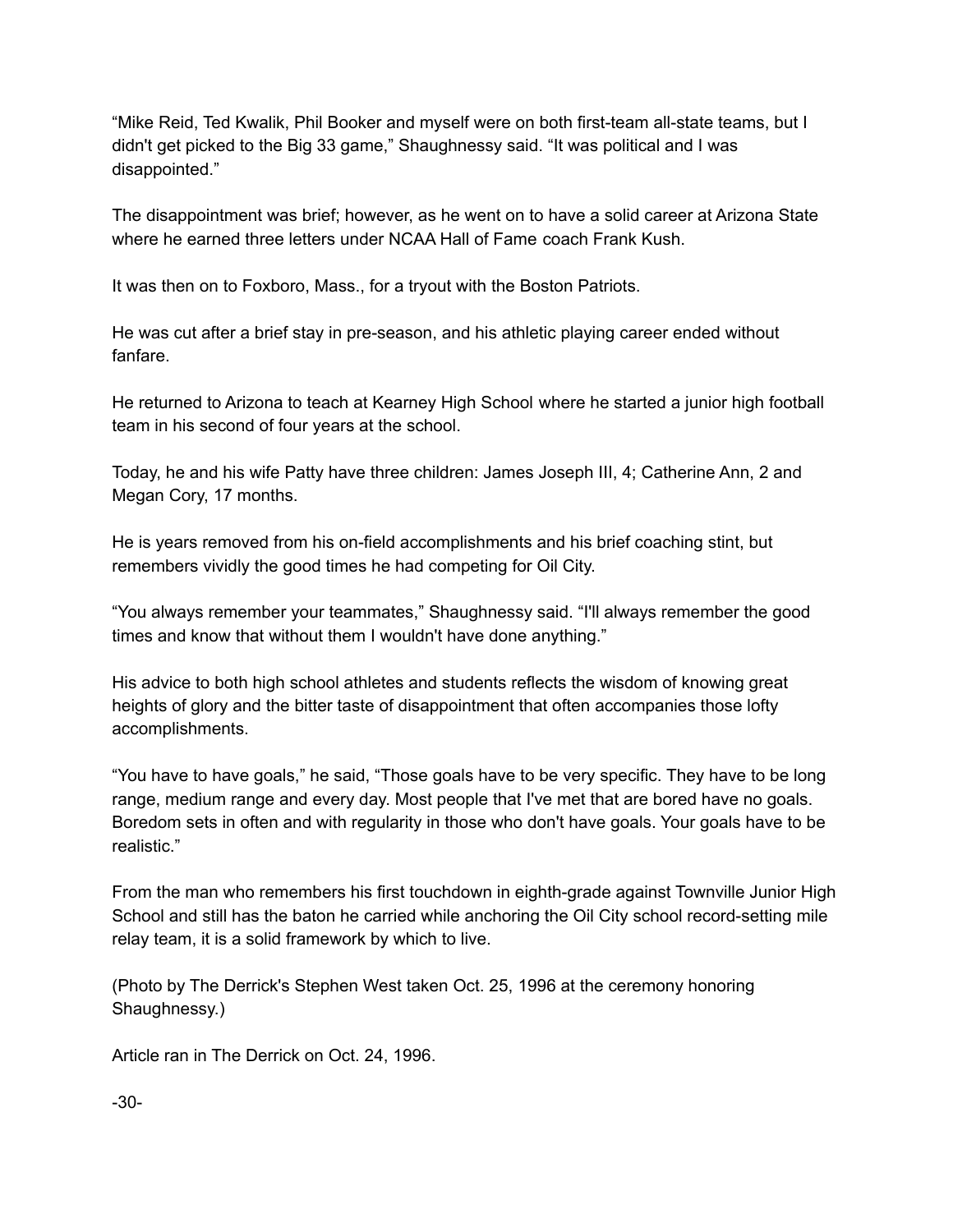Playground named for Shaughnessy

Former Oiler football great Jim Shaughnessy was in town July 23, 2014, to help dedicate a Siverly playground that was named for him.

The Siverly Neighborhood Association restored the aging playground on Pierce Avenue, the neighborhood where Shaughnessy grew up.

"This project is important to us because we heard word that the playground might be shut down," Terri Felmee, association president, told The Derrick. "We didn't want to see that happen. Many of us played there as kids and we really wanted to save it."

Shaughnessy is one person who is glad they did.

"That's where I had my roots," he said. "I ran those streets, up and down those hills. To get this honor from my peers, from friends I grew up with, was fantastic and so special."

His family lived at 465 Colbert Ave.

Felmlee said the idea to renovate the playground came from Bud Ritchie in March 2009.

Shaughnessy -- a self-described "tough kid" -- said the playground was where he learned a valued lesson from the late Bill Applequist, an OCHS teacher.

"He told me, 'Instead of running from the principal, I'm going to teach you to break the ribbon and win medals,'" Shaughnessy said. "He told me he'd show me how to make history."

Shaughnessy would go on to earn 11 varsity letters in football, wrestling and track at OCHS. In 1964, he scored 21 touchdowns and rushed for 1,289 yards (9.4 yards per carry) in seven games, and was named first team all-state.

He later received a football scholarship to Arizona State, where he played for Frank Kush from 1967-69. The Sun Devils were 8-2 in each of Shaughnessy's seasons, and were ranked 14th in 1968 and 18th in 1969. Playing at 182 pounds, the 5-7 Shaughnessy rushed for 464 yards on 91 carries and caught a pass for 13, scoring two TDs for those teams.

"Playgrounds are special to me when I think about the things I accomplished there," Shaughnessy said. "Some kids really struggle to find out who they are and what they want to do. The playground is a great place to learn those things."

In his honor, the Siverly Association unveiled a school bell monument with a plaque dedicating the playground to Shaughnessy.